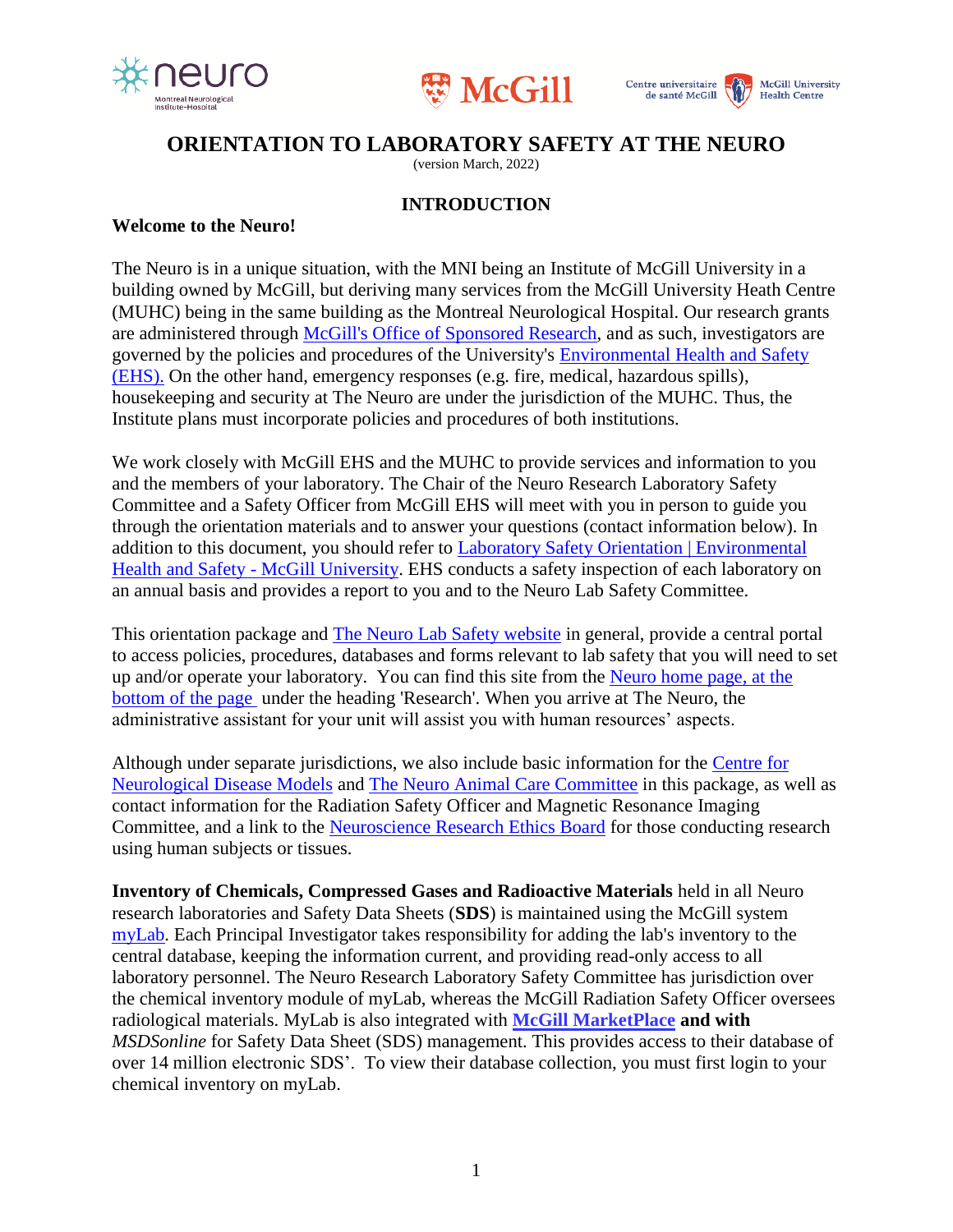**To establish your chemical inventory,** the Chair of The Neuro Research Laboratory Safety Committee will ask you to name a **Laboratory Safety Representative**, an individual you designate to manage safety issues in your lab and to serve as an additional contact person for safety information and in emergencies. This person is usually a senior technician or lab manager, or under special circumstances a postdoctoral fellow, but never a student. **It is very important to keep your inventories up-to-date and to notify** [labsafety.mni@mcgill.ca](mailto:labsafety.mni@mcgill.ca) **of any major changes, including changing the person designated as your Lab Safety Representative.** 

**Radiation Safety is governed by McGill University. For procedures related to training and usage of radioactive materials in Neuro research laboratories,** contact the McGill Radiation Safety Officer, Dr. Mario Badillo 398-2245 [mario.badillo@mcgill.ca.](mailto:mario.badillo@mcgill.ca) The radiation safety manual is located at [http://www.mcgill.ca/ehs/laboratory/radiation.](http://www.mcgill.ca/ehs/laboratory/radiation)

Principal Investigators are responsible for identifying hazards in their laboratories, for knowing and following proper procedures and policies, and for ensuring that all trainees and personnel under their jurisdiction receive the appropriate training in those areas as well as in general emergency measures (fire, *etc.*). Our Committees are here to help you fulfill that obligation, so please don't hesitate to contact us with your questions and comments.

# **GETTING STARTED**

- The Neuro [Laboratory Safety Website](http://www.mcgill.ca/neuro/research/research-services/lab-safety) including **The Neuro Laboratory Safety Manual**
- [Centre for Neurological Disease Models](https://www.mcgill.ca/neuro/research/centre-neurological-disease-models-0) and the Neuro [Animal Care Committee](http://www.mcgill.ca/neuro/research/research-services/mni-acc)
- [Neuroscience Research Ethics Board](http://www.mcgill.ca/neuro/research/research-services/reb)
- [McGill Environmental Health and Safety](http://www.mcgill.ca/ehs) web site
	- o [Contact Information:](http://www.mcgill.ca/ehs/staff) McGill Environmental Health and Safety
- [Internal responsibility system](http://www.mcgill.ca/ehs/training/internalresponsibility) (responsibilities and accountabilities of individuals, supervisors, and administrative units for environmental health and safety)
- **Emergency Response Procedures at The Neuro**
- [Introduction to Emergency Measures at the Neuro](https://view.officeapps.live.com/op/view.aspx?src=https%3A%2F%2Fwww.mcgill.ca%2Fneuro%2Ffiles%2Fneuro%2Fintroduction_to_emergency_measures_at_the_mni.ppt&wdOrigin=BROWSELINK) Powerpoint presentation
- EMERGENCY CODES: Responses to specific codes can be viewed/downloaded from the [Neuro Lab Safety Website:](https://www.mcgill.ca/neuro/research/lab-safety)
	- o Fire Alarm (Code Red)
	- o Evacuation (Code Green)
	- o Medical Emergency (Code Blue)
	- o Chemical Spill (Code Brown)
- Biohazardous spill: see 3.3 of the [Biosafety Manual | Environmental Health and Safety -](https://www.mcgill.ca/ehs/files/ehs/biosafety_manual_ehs-bios-001_v1.2.pdf) [McGill University](https://www.mcgill.ca/ehs/files/ehs/biosafety_manual_ehs-bios-001_v1.2.pdf)
- Radioactive spill: see [Response to Radioactive Spills | Environmental Health and Safety -](https://www.mcgill.ca/ehs/laboratory/radiation/response) [McGill University](https://www.mcgill.ca/ehs/laboratory/radiation/response)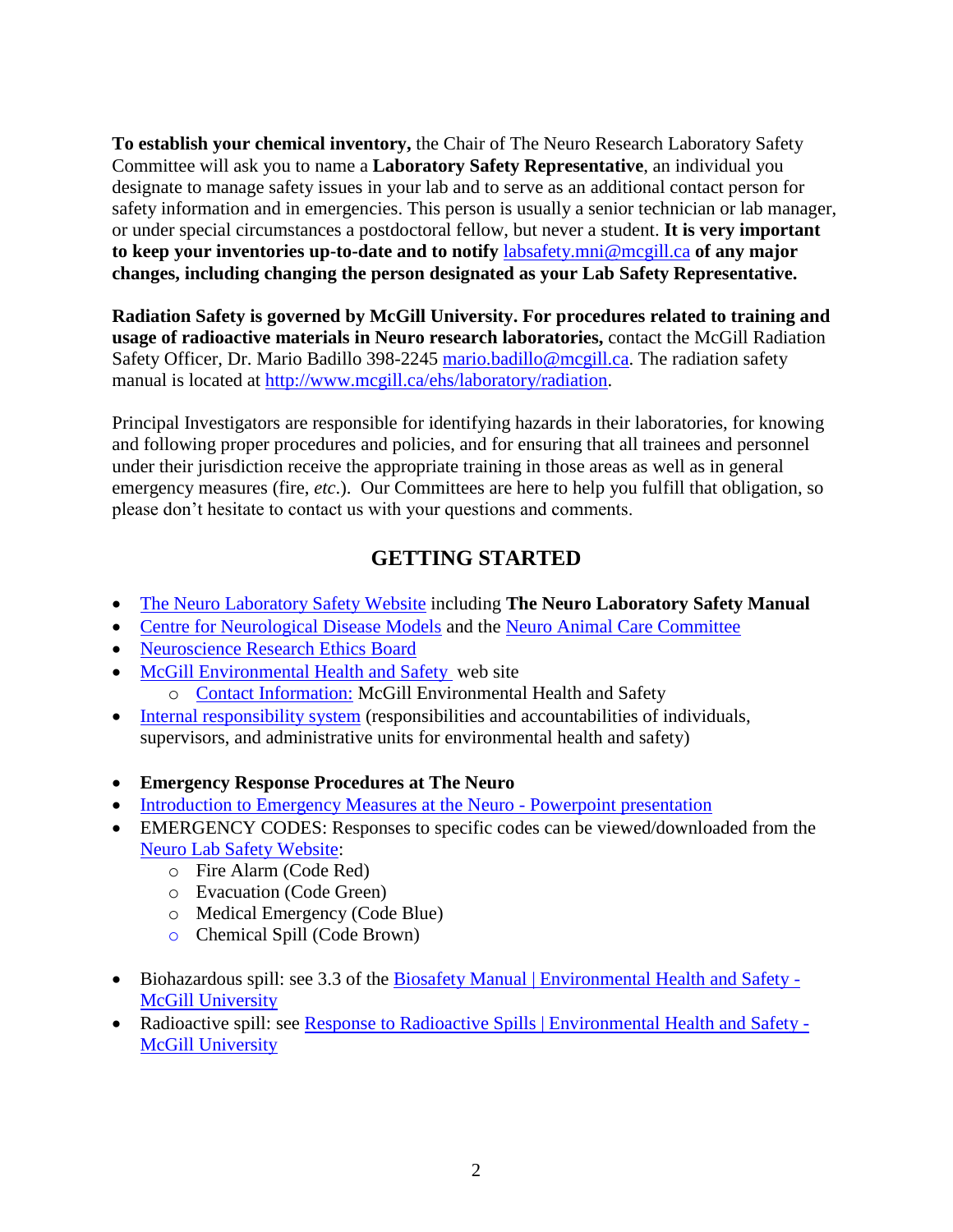**• Online Chemical Inventory Database and SDS**: A legal requirement of WHMIS is to maintain an accurate inventory of WHMIS controlled substances. The MNI has implemented the McGill University [myLab](http://www.mcgill.ca/ehs/mylab) system for management of hazardous substances (chemicals and radioactive compounds and related SDS). For more information about this system and for training consult the [myLab](http://www.mcgill.ca/ehs/mylab) web pages.

The Chair of the Neuro Laboratory Safety Committee will assist you in establishing your inventory and obtaining a read-only access for members of your lab by introducing you to the McGill EHS Hazardous Materials Officer and [instructions for using myLab](http://kb.mcgill.ca/kb/?ArticleId=1451&source=Article&c=12&cid=2) (search IT knowledgebase for 'myLab').

### **Laboratory Safety Representative**

Each PI must identify an individual to serve as the official contact in the laboratory for laboratory safety issues and provide the name and contact information to The Neuro Research Laboratory Safety Committee's administrative assistant, Linda Michel, at [labsafety.mni@mcgill.ca.](mailto:labsafety.mni@mcgill.ca) See the file [Laboratory Safety Representative –](https://www.mcgill.ca/neuro/files/neuro/laboratory_safety_representatives_duties.pdf) Duties (see details on page 2, MNI Laboratory Safety Manual – download from [The Neuro Laboratory Safety](https://www.mcgill.ca/neuro/research/lab-safety)  [Webpage\)](https://www.mcgill.ca/neuro/research/lab-safety). Specific duties include, but are not limited to:

- o Maintaining inventory of chemicals in the laboratory and safe storage (required by law) in myLab
- o Assisting PI with safety training and orientation
- o Ensuring compliance with safety regulations and practices
- o Identifying hazards in your laboratory: [Assessment Tool to Identify Laboratory](https://www.mcgill.ca/neuro/files/neuro/assessment_tool_to_identify_laboratory_hazards.pdf)  [Safety Hazards.](https://www.mcgill.ca/neuro/files/neuro/assessment_tool_to_identify_laboratory_hazards.pdf)
- o Conducting monthly safety inspections of the lab and correcting deficiencies Monthly Laboratory Safety Inspection Form (download from the [Neuro Laboratory](https://www.mcgill.ca/neuro/research/lab-safety)  [Safety Webpage\)](https://www.mcgill.ca/neuro/research/lab-safety)
- o Posting appropriate signage:
	- Laboratory Information Card in front of each laboratory, identifying persons responsible and hazards – (sign in to myLab to generate card; you must be using a McGill IP address, either locally or through VPN)
	- [Signs for Cold Room Doors](http://www.mcgill.ca/ehs/files/ehs/signs_for_cold_room_doors.pdf)
	- [Signs for relevant hazards on doors](http://www.mcgill.ca/ehs/forms/safety-signs) (radioactivity, biohazard, *etc*.)
	- Freezers in public areas must a folder/binder attached listing contents, PI and emergency contacts
	- **Emergency contact information inside the laboratory and post location of a** First Aid kit. You may use the [First aid poster form](http://www.mcgill.ca/ehs/files/ehs/1staid_form-095_v.1.1_lab_workshop_emergency_poster.pdf) provided by McGill EHS, *BUT YOU MUST ADD "MNI - 55-555" to the SPILLS/URGENCE ENVIRONMENT SECTION***.** If maintaining a first aid kit in the lab, keep up to date through quarterly inspections – [First Aid Inspection Form](https://www.mcgill.ca/ehs/files/ehs/1staid_form-012_v.2.0_first-aidkitinspectionform.doc.pdf)
- o Organizing hazardous waste disposal (see Neuro [Laboratory Safety Manual\)](http://www.mcgill.ca/neuro/files/neuro/laboratory_safety_manual.pdf)
- o Reporting any accidents [Accident and Incident Report Form](http://www.mcgill.ca/ehs/files/ehs/ehs-form-001_v.2.3_accident_and_incident_reporting_form.pdf) (see Neuro Laboratory Safety Manual at the [Neuro Laboratory Safety Webpage\)](https://www.mcgill.ca/neuro/research/lab-safety)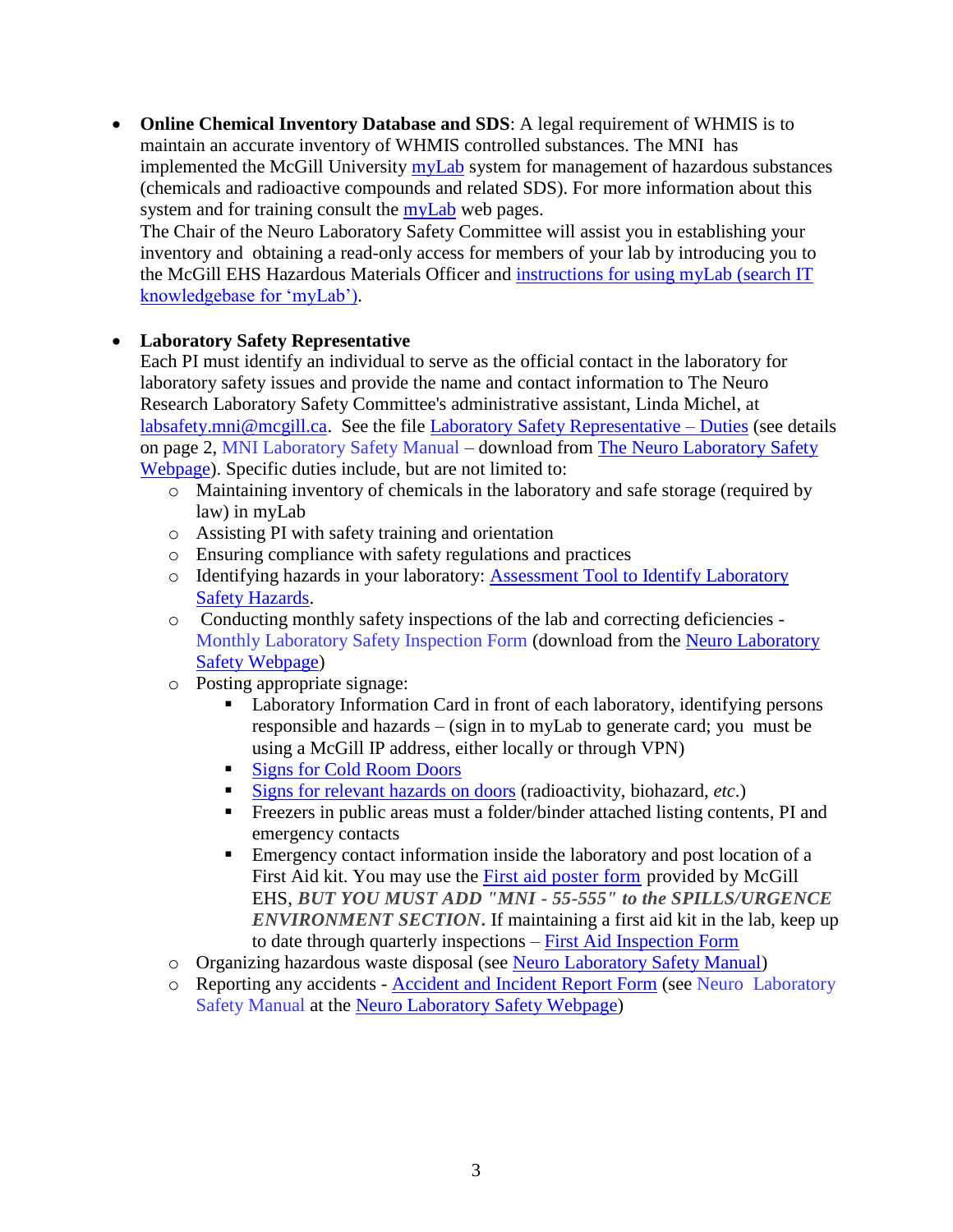# **IDENTIFYING, OBTAINING AND RECORDING SAFETY TRAINING**

Principal Investigators (PIs) are legally responsible for ensuring that all personnel undergo WHMIS/lab safety training, as well as specialized training required for your particular circumstances, e.g., use of biosafety hoods, animal use training/workshops, research with human subjects or tissues, radiation safety, laser safety, MRI, and any other specialized training required for your laboratory. **Note: When an individual joins the laboratory, the individual will be provided with a checklist. The PI or lab supervisor must identify training requirements and assist the individual with registration.** 

**The PI and/or supervisor must also provide a local orientation** to the lab's emergency plan, location of eye wash stations, emergency showers, fire extinguishers, etc. and orientation to lab rules and procedures. Use the [Lab Safety Orientation Checklist](https://www.mcgill.ca/ehs/laboratory/laborientation/lab-safety-checklist) as a template. Note review of the Neuro Laboratory Safety Manual (download from [The Neuro Laboratory Safety Webpage\)](https://www.mcgill.ca/neuro/research/lab-safety) and procedures for accessing the myLab Inventories are required in addition to items specified on the form.

**[Training Record for MNI Personnel](https://www.mcgill.ca/neuro/files/neuro/safety_training_record_for_the_neuro_laboratory_personnel.pdf)**. As a supervisor, you are required to identify all training required both for yourself and individuals under your supervision.

### **Mandatory Training in WHMIS, Chemical Safety, General Lab Safety**

- o Register for the WHMIS course offered by McGill EHS [WHMIS Training |](http://www.mcgill.ca/ehs/training/whmis)  [Environmental Health and Safety -](http://www.mcgill.ca/ehs/training/whmis) McGill University. However, it is important for everyone to review the Neuro Laboratory Safety Manual and emergency response procedures specific to The Neuro on the Neuro Laboratory [Safety website\)](http://www.mcgill.ca/neuro/research/research-services/lab-safety) as **certain procedures follow MUHC protocols, which may differ from McGill's.**
- o Register for [Hazardous Waste Management & Disposal Training for Laboratory](https://www.mcgill.ca/ehs/training/hazardwaste)  [Personnel](https://www.mcgill.ca/ehs/training/hazardwaste)
- o **Safety Data Sheets (SDS):** All personnel must know how to find SDS in myLab and how to interpret them
- o The Neuro [Laboratory Safety Manual](https://www.mcgill.ca/neuro/research/lab-safety) the primary reference for lab safety at the MNI.
- o [McGill Lab Safety Manual](http://www.mcgill.ca/ehs/laboratory/lab-safety-manual) (for reference the Neuro Laboratory Safety Manual specifies important sections)

#### **Posters**

- o Internal Responsibility System [poster](http://www.mcgill.ca/ehs/files/ehs/IRS_v3.pdf)
- o [Laboratory Responsibilities](http://www.mcgill.ca/ehs/files/ehs/LaboratoryResonsibilitiesPoster_Amended.pdf)
- o [Personal Protective Equipment Policy](http://www.mcgill.ca/ehs/files/ehs/McGillPersonalProtectiveEquipmentPolicy.pdf)
- o [Safety in the Laboratory –](http://www.mcgill.ca/ehs/files/ehs/EHS-PUBL-010_v.1.0_WorkingInALab_GraduateStudent.pdf) Graduate Students

### **WASTE MANAGEMENT AT THE MNI**

o MNI Waste Management Procedures (chemical, biological, sharps, batteries, etc) (See page 15 of the [Neuro Laboratory Safety Manual\)](https://www.mcgill.ca/neuro/research/lab-safety)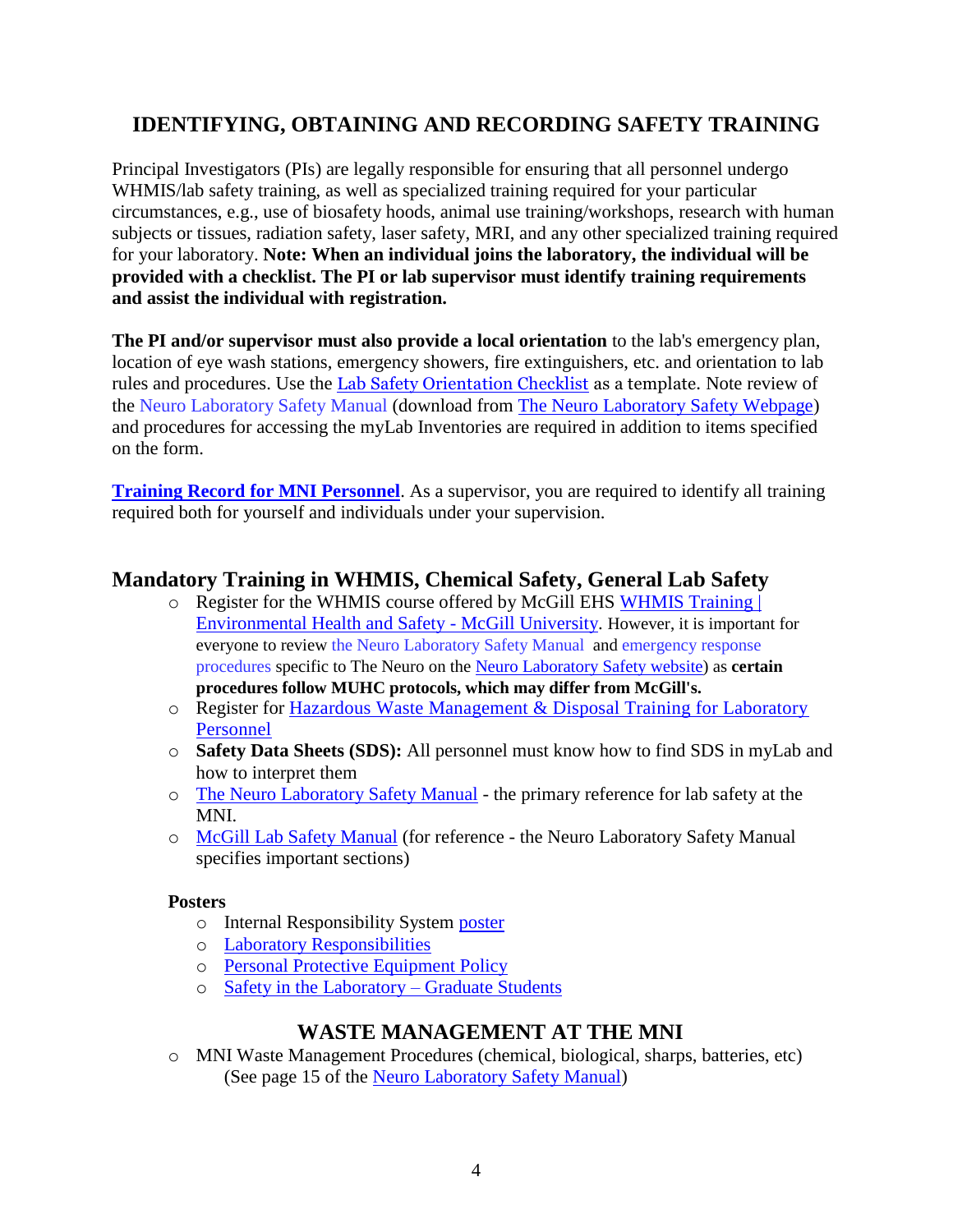- o Chemical Waste Inventory Form [\(download from The Neuro Laboratory Safety](https://www.mcgill.ca/neuro/research/lab-safety)  [Webpage\)](https://www.mcgill.ca/neuro/research/lab-safety)
- o [McGill Waste Management](https://www.mcgill.ca/search/waste%20management?search_origin=ehs) (for reference and training opportunities McGill Waste Management serves the MNI, but procedures for waste disposal are specific to the MNI)

### **BIOSAFETY**

The MNI follows McGill's policies, procedures and training.

- o [Biosafety Manual | Environmental Health and Safety -](https://www.mcgill.ca/ehs/files/ehs/biosafety_manual_ehs-bios-001_v1.2.pdf) McGill University
- o Training [Biosafety Training | Environmental Health and Safety -](http://www.mcgill.ca/ehs/training/biosafety) McGill **[University](http://www.mcgill.ca/ehs/training/biosafety)**
- o Permission to use biohazardous materials and organisms: [Application to Use](http://www.mcgill.ca/ehs/forms/forms/lab-safety/biohazards)  [Biohazardous Materials](http://www.mcgill.ca/ehs/forms/forms/lab-safety/biohazards)
- o For permits to import biological products and organisms see the Neuro Laboratory Safety Manual (download from [The Neuro Laboratory Safety Webpage,](https://www.mcgill.ca/neuro/research/lab-safety) page 7.

# **RADIATION SAFETY**

Radiation Safety for MNI McGill labs is governed by McGill University [http://www.mcgill.ca/ehs/laboratory/radiation.](http://www.mcgill.ca/ehs/laboratory/radiation)

For procedures related to training and usage of radioactive materials at the Neuro consult with the Radiation Safety Officer and the McGill Radiation Safety Manual Contact the Radiation Safety Officer for Neuro McGill labs is Dr. Mario Badillo 398-2245 [mario.badillo@mcgill.ca.](mailto:mario.badillo@mcgill.ca)

o Training is provided by McGill Environmental Health and Safety: [Radiation Safety](http://www.mcgill.ca/ehs/training/radiation)  [Training | Environmental Health and Safety -](http://www.mcgill.ca/ehs/training/radiation) McGill University

# **ANIMAL FACILITY AT THE MNI**

- o Consult these links: [Centre for Neurological Disease Models](https://www.mcgill.ca/neuro/research/centre-neurological-disease-models-0) and the [MNI Animal](http://www.mcgill.ca/neuro/research/research-services/mni-acc)  [Care Committee.](http://www.mcgill.ca/neuro/research/research-services/mni-acc)
- o For permission to use animals in research and orientation to the Centre, contact the MNI Animal Care Committee Administrator [\(acc.mni@mcgill.ca\)](mailto:acc.mni@mcgill.ca). Applications for animal use protocols are submitted through [Darwin Animal Care and Use Software.](http://www.mcgill.ca/research/researchers/compliance/animal/software)

# **RESEARCH ETHICS BOARD**

o Consult [Neuroscience Research Ethics Board](http://www.mcgill.ca/neuro/research/research-services/reb)

# **MAGNETIC RESONANCE**

o Consult the [Magnetic Resonance Research Committee](http://www.mcgill.ca/neuro/research/research-services/magnetic-resonance-research-committee)

# **RESEARCH RESOURCES**

o Neuro [Media Services](https://www.mcgill.ca/neuro/about/staff/visual-identity-guide-and-templates) - illustrative, photographic materials, posters and powerpoint templates, desktop publishing...